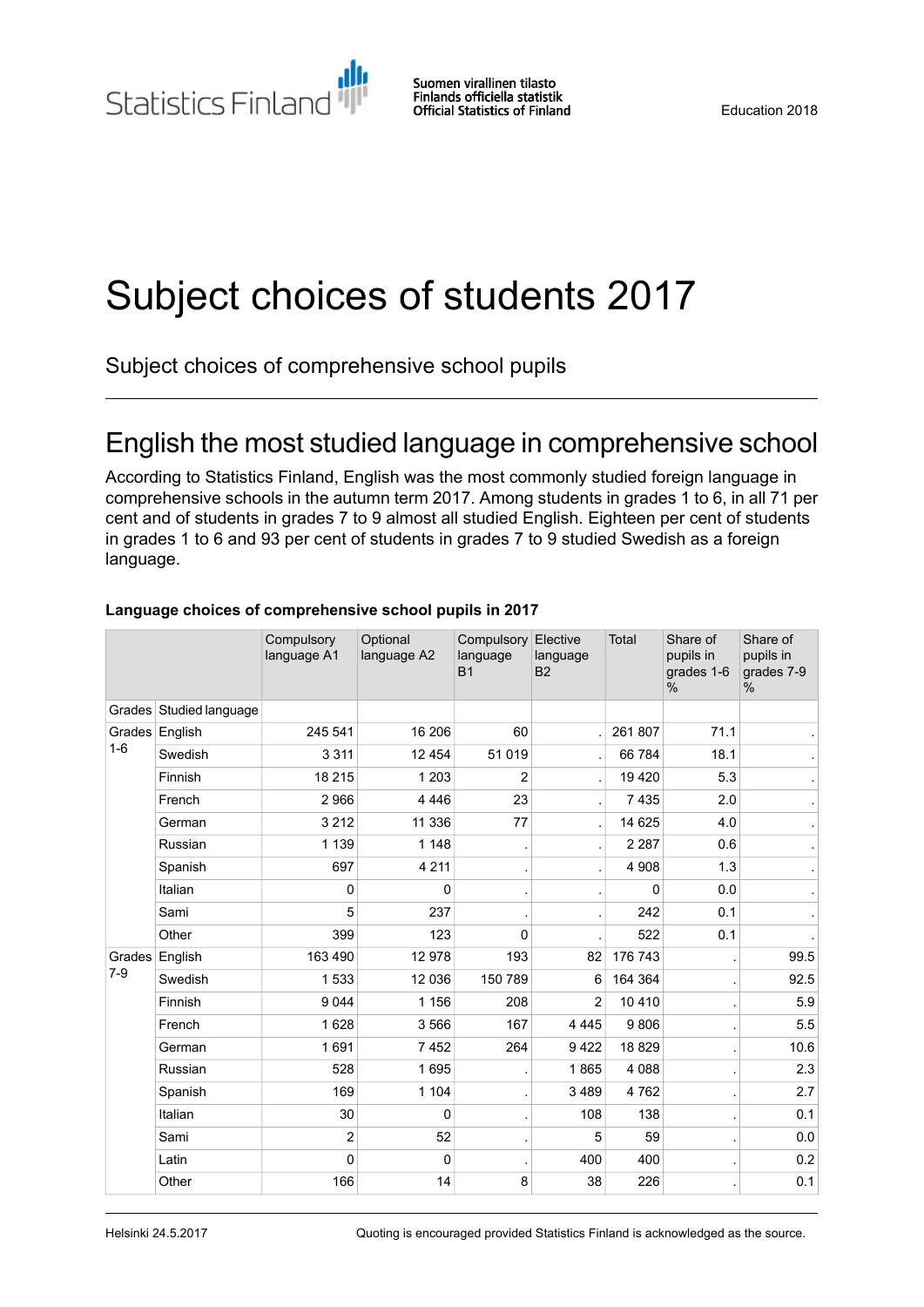Nearly all pupils attending grades 7 to 9 studied both English and Swedish or Finnish either as mother tongue, or as a compulsory, optional or elective foreign language. German was studied by 11 per cent and French by 6 per cent of the pupils attending grades 7 to 9, mainly as an optional or elective foreign language.

A total of 368,027 pupils attended grades 1 to 6. 188,449 of the pupils were boys and 179,578 were girls. A total of 177,607 pupils attended grades 7 to 9. 91,049 of the pupils were boys and 86,558 were girls.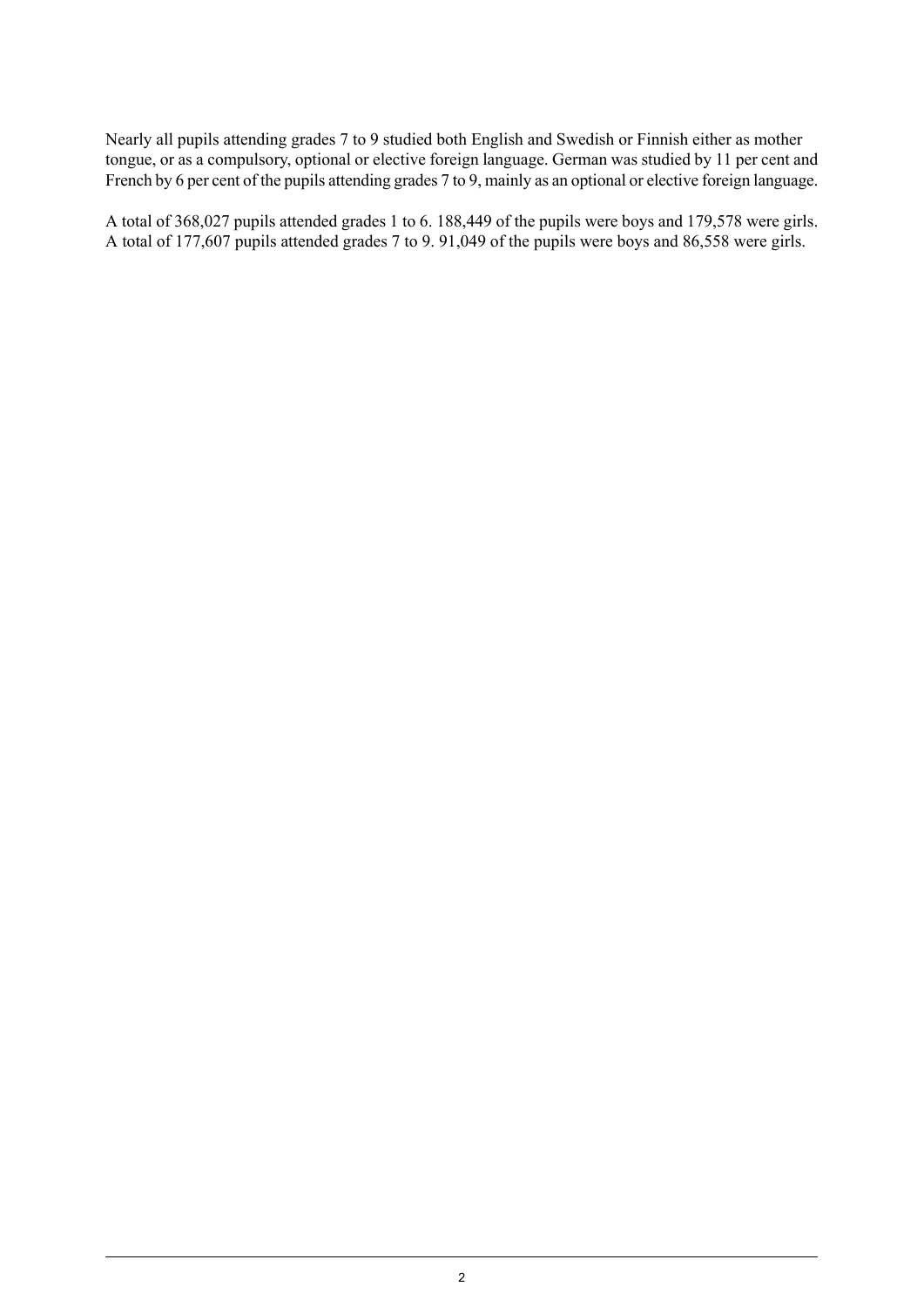### **Contents**

### **Tables**

#### **Appendix tables**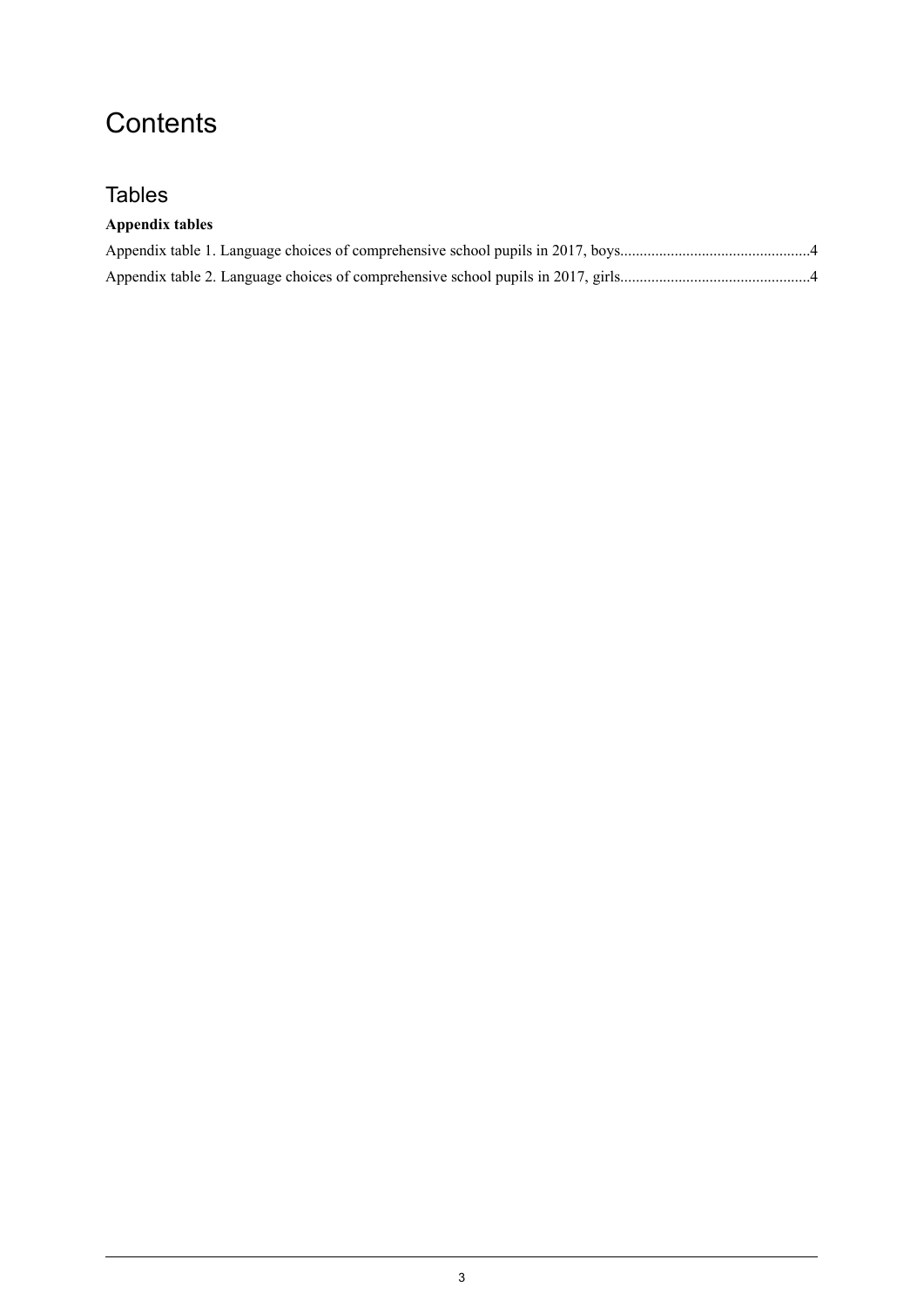## Appendix tables

|         |                         | Compulsory<br>language A1 | Optional<br>language A2 | Compulsory<br>language<br><b>B1</b> | Elective<br>language<br><b>B2</b> | Boys total Share of | boys in<br>grades 1-6<br>% | Share of<br>boys in<br>grades 7-9<br>% |
|---------|-------------------------|---------------------------|-------------------------|-------------------------------------|-----------------------------------|---------------------|----------------------------|----------------------------------------|
|         | Grades Studied language |                           |                         |                                     |                                   |                     |                            |                                        |
| $1 - 6$ | Grades English          | 125 693                   | 7795                    | 34                                  |                                   | 133 522             | 70.9                       |                                        |
|         | Swedish                 | 1558                      | 5692                    | 26 400                              |                                   | 33 650              | 17.9                       |                                        |
|         | Finnish                 | 9314                      | 586                     | 1                                   |                                   | 9 9 0 1             | 5.3                        |                                        |
|         | French                  | 1 1 8 1                   | 1687                    | 10                                  |                                   | 2878                | 1.5                        |                                        |
|         | German                  | 1472                      | 5416                    | 29                                  |                                   | 6917                | 3.7                        |                                        |
|         | Russian                 | 511                       | 448                     |                                     |                                   | 959                 | 0.5                        |                                        |
|         | Spanish                 | 300                       | 1917                    |                                     |                                   | 2 2 1 7             | 1.2                        |                                        |
|         | Italian                 | 0                         | 0                       |                                     |                                   | 0                   | 0.0                        |                                        |
|         | Sami                    | 2                         | 101                     |                                     |                                   | 103                 | 0.1                        |                                        |
|         | Other                   | 178                       | 68                      | 0                                   |                                   | 246                 | 0.1                        |                                        |
| Grades  | English                 | 84 150                    | 6 2 2 3                 | 94                                  | 43                                | 90 510              |                            | 99.4                                   |
| $7 - 9$ | Swedish                 | 671                       | 5 2 3 5                 | 78 156                              | 1                                 | 84 063              |                            | 92.3                                   |
|         | Finnish                 | 4 600                     | 556                     | 98                                  | 1                                 | 5 2 5 5             |                            | 5.8                                    |
|         | French                  | 666                       | 1 2 3 6                 | 65                                  | 1215                              | 3 1 8 2             |                            | 3.5                                    |
|         | German                  | 773                       | 3 2 8 3                 | 134                                 | 3804                              | 7 9 9 4             |                            | 8.8                                    |
|         | Russian                 | 225                       | 657                     |                                     | 769                               | 1651                |                            | 1.8                                    |
|         | Spanish                 | 77                        | 455                     |                                     | 1 1 5 7                           | 1689                |                            | 1.9                                    |
|         | Italian                 | 30                        | 0                       |                                     | 29                                | 59                  |                            | 0.1                                    |
|         | Sami                    | 1                         | 22                      |                                     | $\overline{4}$                    | 27                  |                            | 0.0                                    |
|         | Latin                   | $\mathbf 0$               | 0                       |                                     | 162                               | 162                 |                            | 0.2                                    |
|         | Other                   | 76                        | 8                       | 4                                   | 14                                | 102                 |                            | 0.1                                    |

#### <span id="page-3-0"></span>**Appendix table 1. Language choices of comprehensive school pupils in 2017, boys**

#### <span id="page-3-1"></span>**Appendix table 2. Language choices of comprehensive school pupils in 2017, girls**

|     |                         | Compulsory<br>language A1 | Optional<br>language A2 | <b>Compulsory</b><br>language<br><b>B1</b> | Elective<br>language<br><b>B2</b> | Girls total Share of | girls in<br>grades 1-6<br>$\%$ | Share of<br>girls in<br>grades 7-9<br>$\%$ |
|-----|-------------------------|---------------------------|-------------------------|--------------------------------------------|-----------------------------------|----------------------|--------------------------------|--------------------------------------------|
|     | Grades Studied language |                           |                         |                                            |                                   |                      |                                |                                            |
| 1-6 | Grades English          | 119 848                   | 8411                    | 26                                         |                                   | 128 285              | 71.4                           |                                            |
|     | Swedish                 | 1753                      | 6762                    | 24 6 19                                    |                                   | 33 134               | 18.5                           |                                            |
|     | Finnish                 | 8 9 0 1                   | 617                     |                                            |                                   | 9519                 | 5.3                            | $\bullet$                                  |
|     | French                  | 1785                      | 2759                    | 13                                         |                                   | 4 5 5 7              | 2.5                            |                                            |
|     | German                  | 1740                      | 5920                    | 48                                         |                                   | 7708                 | 4.3                            |                                            |
|     | Russian                 | 628                       | 700                     |                                            |                                   | 1 3 2 8              | 0.7                            | $\bullet$                                  |
|     | Spanish                 | 397                       | 2 2 9 4                 |                                            |                                   | 2691                 | 1.5                            |                                            |
|     | Italian                 | 0                         | $\mathbf{0}$            |                                            |                                   | 0                    | 0.0                            |                                            |
|     | Sami                    | 3                         | 136                     |                                            |                                   | 139                  | 0.1                            | $\bullet$                                  |
|     | Other                   | 221                       | 55                      | 0                                          |                                   | 276                  | 0.2                            |                                            |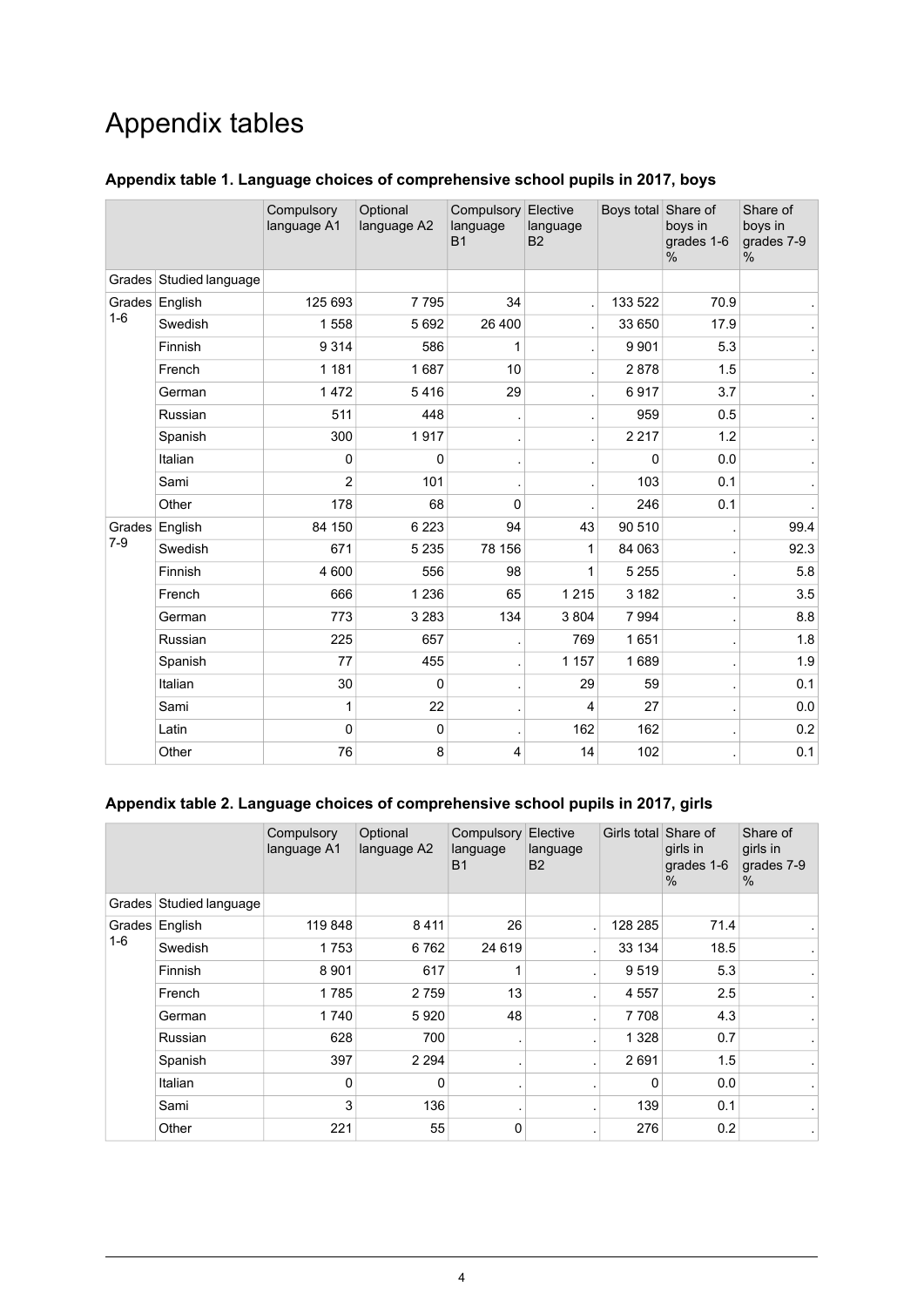|       |                | Compulsory<br>language A1 | Optional<br>language A2 | Compulsory<br>language<br><b>B1</b> | Elective<br>language<br><b>B2</b> | Girls total | Share of<br>girls in<br>grades 1-6<br>% | Share of<br>girls in<br>grades 7-9<br>% |
|-------|----------------|---------------------------|-------------------------|-------------------------------------|-----------------------------------|-------------|-----------------------------------------|-----------------------------------------|
|       | Grades English | 79 340                    | 6755                    | 99                                  | 39                                | 86 233      |                                         | 99.6                                    |
| $7-9$ | Swedish        | 862                       | 6801                    | 72 633                              | 5                                 | 80 301      |                                         | 92.8                                    |
|       | Finnish        | 4 4 4 4                   | 600                     | 110                                 |                                   | 5 1 5 5     |                                         | 6.0                                     |
|       | French         | 962                       | 2 3 3 0                 | 102                                 | 3 2 3 0                           | 6 6 24      |                                         | 7.7                                     |
|       | German         | 918                       | 4 1 6 9                 | 130                                 | 5618                              | 10835       |                                         | 12.5                                    |
|       | Russian        | 303                       | 1 0 3 8                 |                                     | 1096                              | 2437        |                                         | 2.8                                     |
|       | Spanish        | 92                        | 649                     |                                     | 2 3 3 2                           | 3073        |                                         | 3.6                                     |
|       | Italian        | 0                         | $\mathbf{0}$            |                                     | 79                                | 79          |                                         | 0.1                                     |
|       | Sami           | 1                         | 30                      |                                     |                                   | 32          |                                         | 0.0                                     |
|       | Latin          | 0                         | 0                       |                                     | 238                               | 238         |                                         | 0.3                                     |
|       | Other          | 90                        | 6                       | 4                                   | 24                                | 124         |                                         | 0.1                                     |